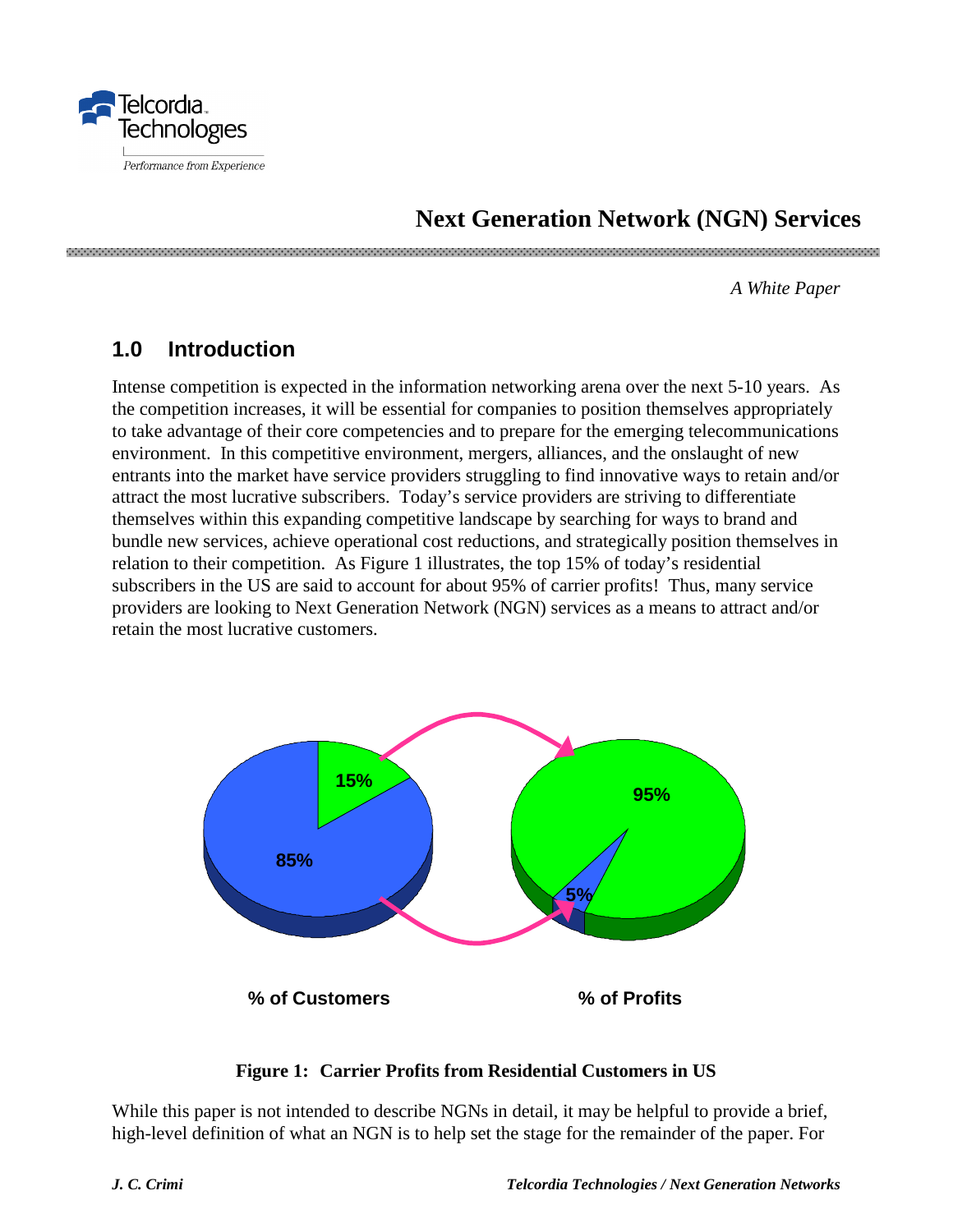this paper, an NGN can be thought of as a packet-based network where the packet switching and transport elements (e.g., routers, switches, and gateways) are logically and physically separated from the service/call control intelligence. This control intelligence is used to support *all* types of services over the packet-based transport network, including everything from basic voice telephony services to data, video, multimedia, advanced broadband, and management applications, which can be thought of as just another type of service that NGNs support.

From a user's perspective, today's networks have come a long way in fulfilling their purpose of enabling people and their machines to communicate at a distance. However, a key critical success factor (among many) is focused telecommunications industry attention on NGN service concepts and how these concepts can be realized in an NGN environment, from the edges to the core of the network. This focus is lacking today, with most of the attention on specific NGN technology issues. For example, what type of access will be supported (e.g., Hybrid Fiber Coax [HFC], Asymmetric Digital Subscriber Loop [ADSL], wireless, others)? How will the backbone transport network be designed (e.g., based on Internet Protocol [IP], Asynchronous Transfer Mode [ATM], others)? How will operations and management be handled in this new environment? Although these are all critical questions, we believe the most important issues to be addressed relate to NGN services and how they can be realized in an NGN environment. Common industry understanding of an NGN services vision will help crystallize the requirements for each of the technology issues, as well as identify areas where industry cooperation is needed.

This White Paper addresses three critical questions:

- Why are NGNs important for service providers?
- What are the important trends, characteristics, and services in an NGN environment?
- What attributes should a Next Generation Service Architecture possess?

### **2.0 NGN Value Proposition for Service Providers**

The Internet community is already well on its way to handling all of our emerging and new service needs. Their solution is simple…with advanced CPE such as PCs, smart phones, set-top boxes, etc., much of the "intelligence" should be pushed out to the edges of the network. Services will execute at the end systems. Enterprise, computing, and software companies (and an increasing number of college and high school computer science students) will develop the applications and download them over the Internet to our smart CPE. All we need from the public network carriers is reliable, high-bandwidth transport.

So why should traditional telecommunications carriers care about NGN services? Why don't they just throw in the towel, forget about providing network-based NGN services, and focus on their wholesale "pipe" business? Let us count the reasons:

1. Public network carriers may survive with this strategy (if they're lucky), but they certainly won't prosper. The "pipe" business is increasingly becoming a commodity business. Network providers are being forced to compete by price for ever-shrinking profit margins. In the mean time, competitors are offering more sophisticated services to skim off the incumbents' high-margin customers. If the public network carriers want to prosper in the new millennium, they must find ways to add value to their transport services. NGNs that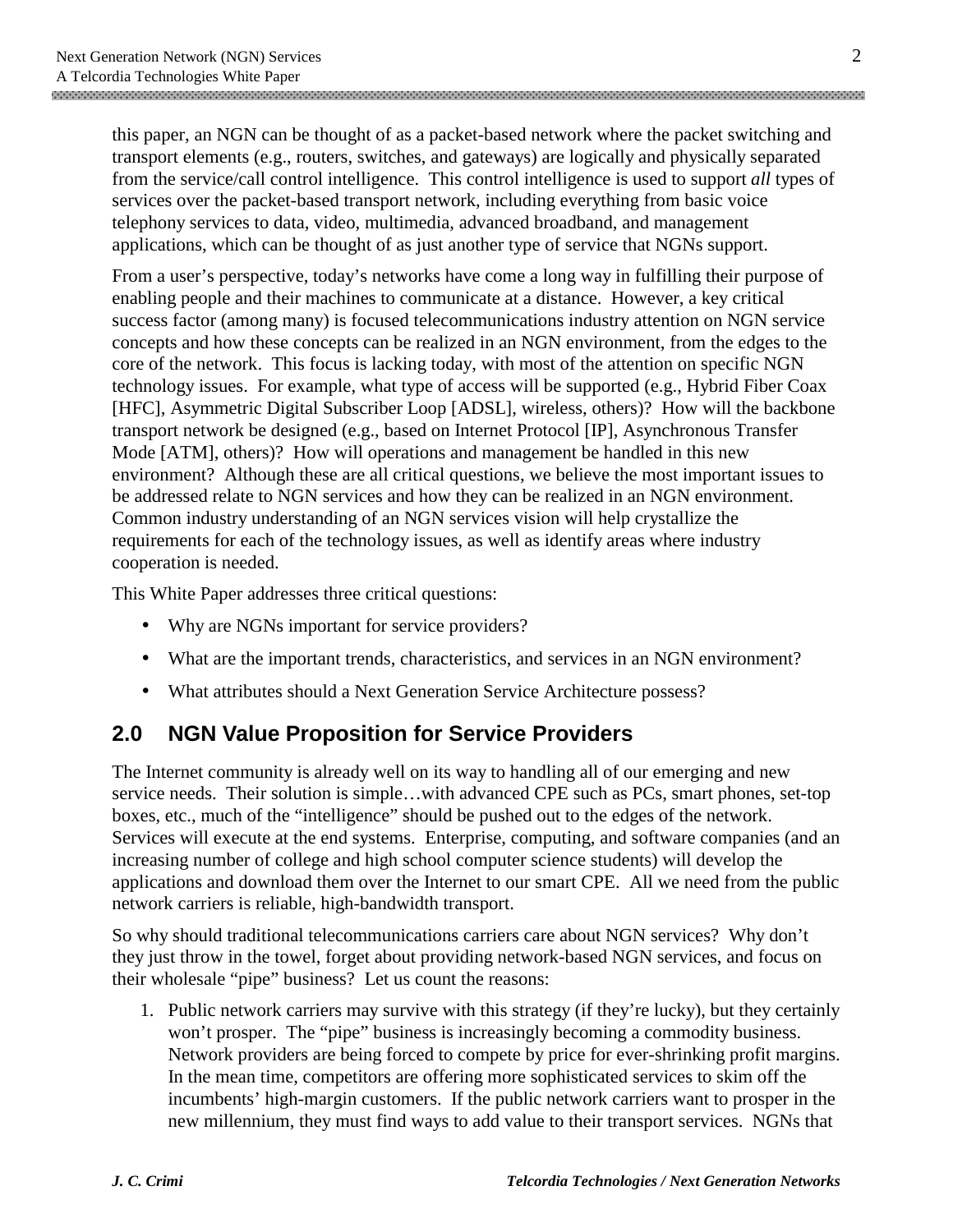support new advanced services will allow them to retain key customers and expand their addressable markets into new areas.

- 2. One size doesn't fit all. There is no doubt that services for certain customers will migrate out to the edges of the network. Public network providers cannot prevent this trend. However, that doesn't mean they should hide their heads in the sand and admit defeat. The new information services business is going to be a multi-billion dollar industry. There's plenty to go around. After all, even though many people have answering machines sitting on their nightstands, the public network carriers are making quite a profit with their network-based voice messaging service offerings! The reality is that some customers will want CPE-based services, but others will prefer network-based services.
- 3. Network-based services make sense. For small numbers of simple services that do not require interworking between one another, the CPE-based approach is adequate. However, as the number, sophistication, and degree of interworking between services increases, network-based approaches hold a number of important advantages. For example, network-based approaches provide more efficiency and scalability than CPEbased approaches. With CPE-based approaches, the CPE will need to become more sophisticated (and therefore, more expensive) to keep up with the demands of more advanced applications. Network-based solutions allow for shared resources and economies of scale to meet these demands. Secondly, it is more difficult to support service and user mobility with CPE-based approaches. If users want to access their services from a different location, they will need to bring their CPE with them or download software at the new location, wasting time and network resources. With network-based services, users can authenticate themselves from wherever they are and gain access to their complete suite of services. Finally, customer care, billing, configuration management, provisioning, and other management concerns are more easily handled with network-based solutions. History has shown that most end users quickly tire of loading applications themselves, keeping their software and hardware up to date, and troubleshooting when problems arise. Some like to "tinker", and see this as a hobby, but most would prefer to get on with more meaningful activities by "outsourcing" these tedious duties to someone else.
- 4. The network is the computer. Sun Microsystems and IBM have been saying it for quite a while, and even Microsoft is starting to admit it with a number of their recent press announcements and acquisitions. In a recent interview, Scott McNealy, the CEO of Sun Microsystems, described why he believes the traditional telecommunications carriers are the most logical providers of this new network. He stated, "(The telephone companies) have done dialtone or video tone or wireless tone or whatever for a long time. They've done it very well and, in fact, have provided tone far more reliably and predictably and credibly than we have in the computer industry with our current models of computing. I just see moving naturally back to the service provider to provide Web-site tone, application tone, video tone, mail tone, you-name-it tone to all of us in a much better way." What gives Mr. McNealy such faith in the telephone companies? "Reliability. Ubiquity. They know how to bill millions of people for billions of small transactions. They have a field service organization, the man in the van. They have the infrastructure. So it's a natural. It's just unnatural for individuals to have 50 million lines of software on their desktop with volume managers and file managers and backup systems and antiviral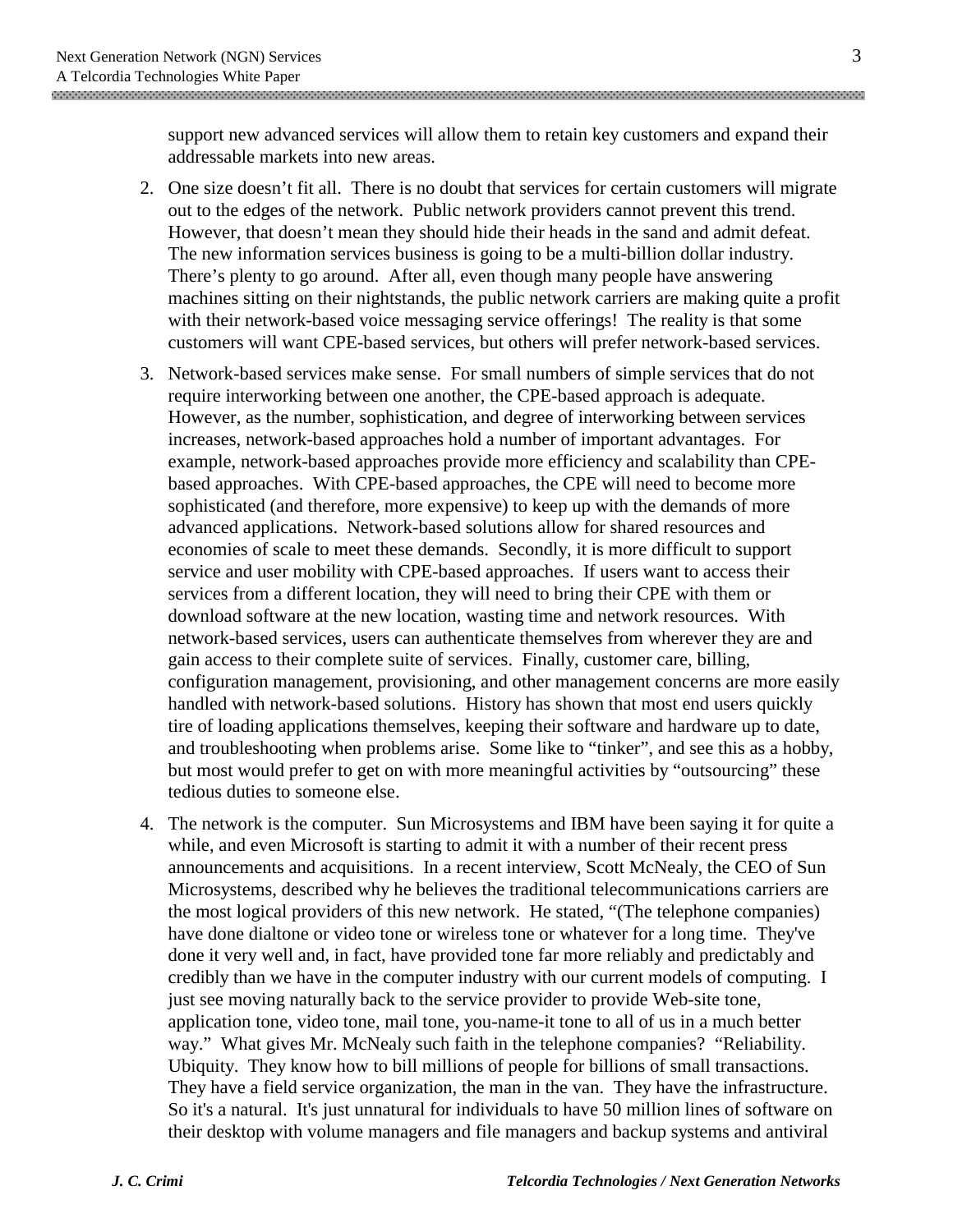utilities from Norton and a 4,000-feature word processor. I mean, there is just something totally, absolutely, completely unnatural about a PC. It's about as natural as building and flying your own airplane or having a nuclear power plant in your basement."

NGNs will allow carriers' networks to cost effectively support a new suite of sophisticated services by building on core competencies related to traditional transport services. In addition, a unified and consistent NGN approach will help reduce costs by eliminating the inefficiencies of current service-specific, proprietary, and non-reusable solutions. NGN approaches will also reduce the time to market and life-cycle costs of offering new services. Finally, NGNs will enable carriers to deploy advanced services, allowing them to remain competitive as well as expand their capabilities to enter new markets. The bottom line is that, in addition to their wholesale transport businesses, public network carriers should (and must) pursue Next Generation Service Architectures to offer value-added services. As Figure 2 states, this will be their new strategic differentiator.



**Figure 2: Convergence of Telephony World and Internet World**

### **3.0 Next Generation Services**

*"Making predictions is risky, especially when it involves the future."* - N. Bohr

### **3.1 What Do We Know? – NGN Service Characteristics**

Although it is difficult to predict what the next killer applications will be, we can infer the types of service characteristics and capabilities that will be important in the NGN environment by examining current service-related industry trends. It is certainly true that we are moving from Time Division Multiplex (TDM)-based, circuit switched networks to packet-, cell-, and framebased networks. However, these changes in the transport networks are merely enablers for the dramatic changes we will see at the service level.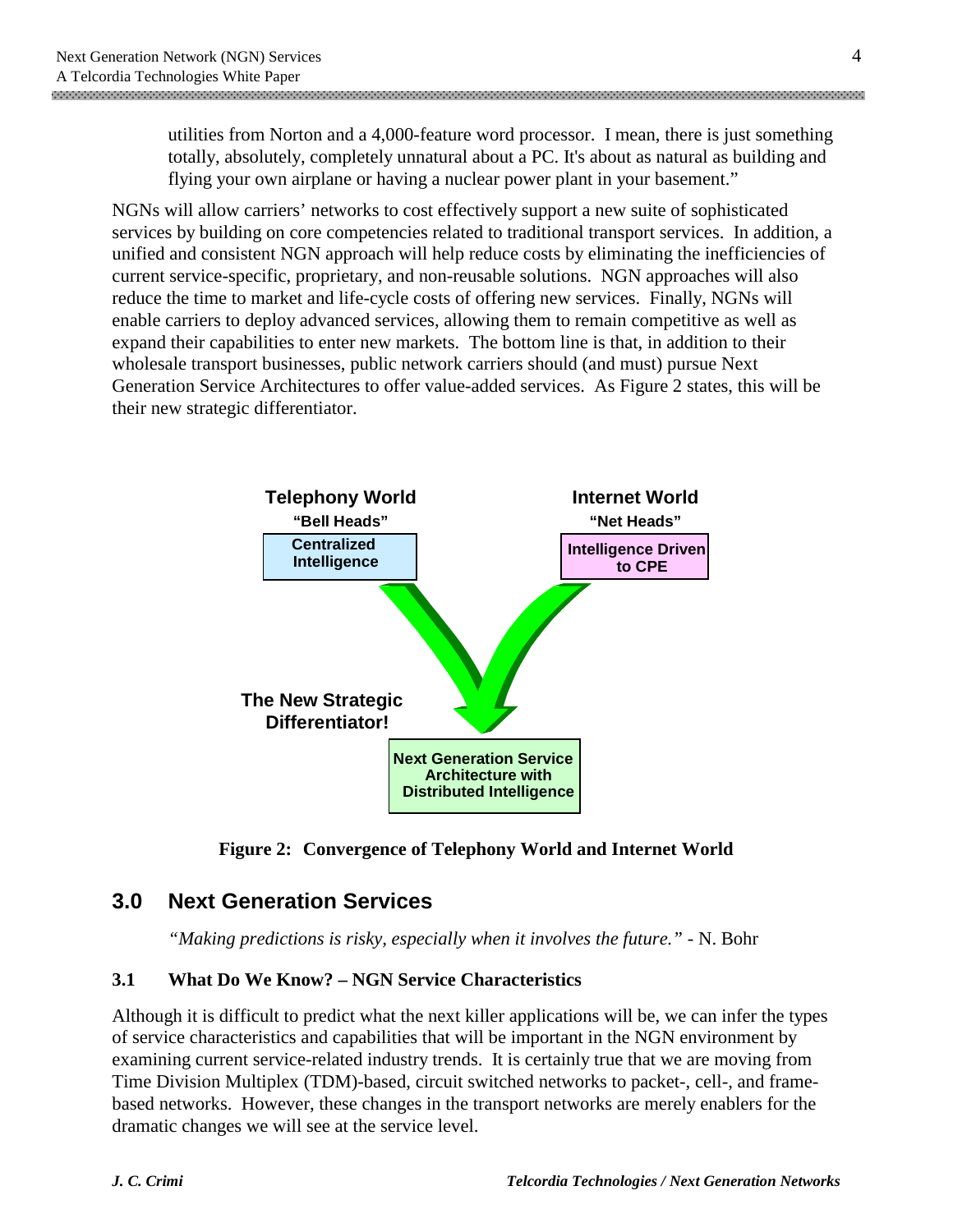The major thrust of traditional network service providers has been to offer the mass market basic transport of information between end users, with various value-added capabilities. These services tended to involve narrowband voice calls, with a single point-to-point connection per call. However, this view of services is rapidly changing as the world's economies are becoming increasingly reliant on information as a basic resource.

While existing services will remain part of service providers' offerings, customers' expectations will migrate towards more advanced broadband multimedia and information intensive services. End users will interact with the network via sophisticated CPE, and be able to select from a wide range of Quality-of-Service (QoS) and bandwidth. In the future, network intelligence will not just relate to the creative routing of connections based on simple database look-ups, but may take on a much broader meaning (e.g., multimedia session management, coordination of multitechnology connections, intelligent management/operations, advanced security, true user agents, user-installable scripts/applets, on-line directory services, and proxy agents).

The current evolution of telecommunication services points to a world where service providers will have the flexibility to focus on micro-marketing (as opposed to mass-marketing). Decisions about their service offerings may have as much to do with packaging (e.g., pricing, bundling, marketing, and convenience), as they will with the actual services offered. As multiple carriers, service providers, equipment vendors, and other business entities all become involved in providing services to end users, federated network and business systems will become increasingly important.

The primary goal will be to enable users to get the information content they want, in any media/format, over any facilities, anytime, anywhere, and in any volume. Based on the abovementioned trends, the following is a summary of several service characteristics likely to be important in an NGN environment:

- Ubiquitous, real-time, multi-media communications The only hope for dramatically increased fidelity, akin to communicating in person, is high-speed access and transport for any medium, anytime, anywhere, and in any volume.
- More "personal intelligence" distributed throughout the network This includes applications that can access users' personal profiles (e.g., subscription information and personal preferences), learn from their behavior patterns, and perform specific functions on behalf of them (e.g., "intelligent agents" that notify them of specific events or that search for, sort, and filter specific content).
- More "network intelligence" distributed throughout the network This includes applications that know about, allow access to, and control network services, content, and resources. It can also perform specific functions on behalf of a service or network provider (e.g., "management agents" that monitor network resources, collect usage data, provide troubleshooting, or broker new services/content from other providers).
- More simplicity for users This shields users from the complexity of information gathering, processing, customization, and transportation. It allows them to more easily access and use network services/content, including user interfaces that allows for natural interactions between users and the network. It involves providing context-sensitive options/help/information, transparently managing interactions among multiple services,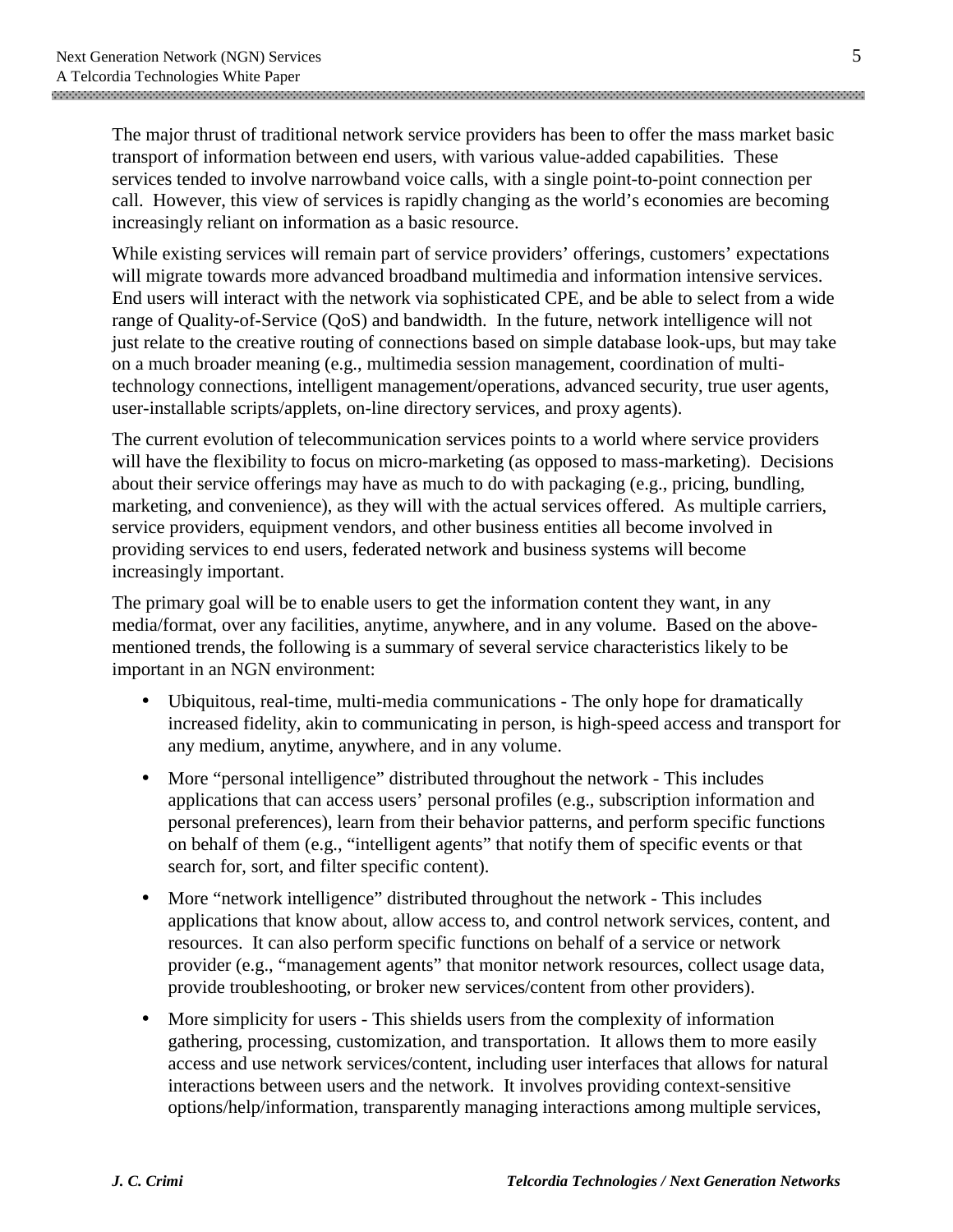providing different menus for novices vs. experienced users, and providing a unified environment for all forms of communication.

- Personal service customization and management This involves the users' ability to manage their personal profiles, self-provision network services, monitor usage and billing information, customize their user interfaces and the presentation and behavior of their applications, and create and provision new applications.
- Intelligent information management This helps users manage information overload by giving them the ability to search for, sort, and filter content, manage messages or data of any medium, and manage personal information (e.g., calendar, contact list, etc.).

#### **3.2 What Don't We Know? – Specific NGN Services**

Although we have a feel for the types of service characteristics that will be important in an NGN environment, no one really knows what the "killer applications" will be. Fortunately, the Next Generation Service Architecture will enable a number of key features that can be particularly beneficial to a wide array of potential services.

A variety of services, some already available, others still at the conceptual stage, have been linked to NGN initiatives and considered likely candidates for NGN implementations. While some of these services can be offered on existing platforms, others benefit from the advanced control, management, and signaling capabilities of NGNs. Although emerging and new services are likely to be the strongest drivers for NGNs, most of the initial NGNs profits may actually result from the bundling of traditional services. Thus, bundled traditional services will pay for the network, whereas emerging services will fuel the growth.

Most traditional services relate to basic access/transport/routing/switching services, basic connectivity/resource and session control services, and various value-added services. NGNs will likely enable a much broader array of service types, including:

- Specialized resource services (e.g., provision and management of transcoders, multimedia multipoint conferencing bridges, media conversion units, voice recognition units, etc.)
- Processing and storage services (e.g., provision and management of information storage units for messaging, file servers, terminal servers, OS platforms, etc.)
- Middleware services (e.g., naming, brokering, security, licensing, transactions, etc.)
- Application-specific services (e.g., business applications, e-Commerce applications, supply-chain management applications, interactive video games, etc.)
- Content provision services that provide or broker information content (e.g., electronic training, information push services, etc.)
- Interworking services for interactions with other types of applications, services, networks, protocols, or formats (e.g., EDI translation)
- Management services to maintain, operate, and manage communications/computing networks and services.

Figure 3 and the following text give a brief description of several services that we currently believe will be important drivers in the NGN environment (e.g., in terms of how pervasive they will be, how much profit margins they are likely to generate, how much they will benefit from an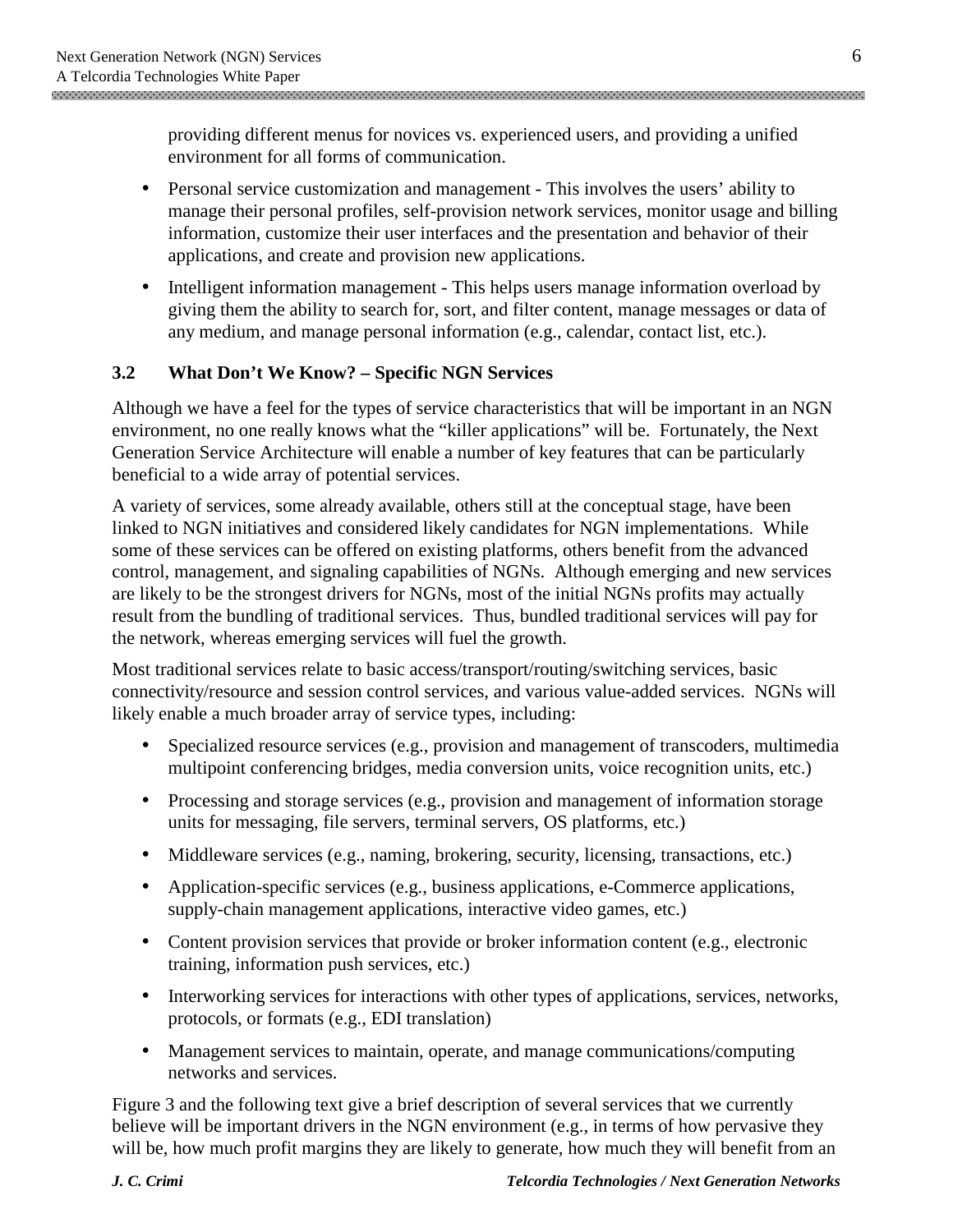NGN type of environment, and/or how "glamorous" they are). We intentionally included a broad range of services (e.g., from basic voice telephony to more futuristic services such as Distributed Virtual Reality) to emphasize that the Next Generation Service Architecture will support a wide variety of services.



**Figure 3: Example NGN Service Drivers**

- Voice Telephony NGNs will likely need to support various existing voice telephony services (e.g., Call Waiting, Call Forwarding, 3-Way Calling, various AIN features, various Centrex features, and various CLASS features). Note, however, that NGNs are not trying to duplicate each and every traditional voice telephony service currently offered. Rather, they will likely attempt to support only a small percentage of these traditional services, with an initial focus on the most marketable voice telephony features and the features required from a regulatory perspective.
- Data (Connectivity) Services Allows for the real-time establishment of connectivity between endpoints, along with various value-added features (e.g., bandwidth-on-demand, connection reliability/resilient Switched Virtual Connections [SVCs], and bandwidth management/call admission control).
- Multimedia Services Allows multiple parties to interact using voice, video, and/or data. This allows customers to converse with each other while displaying visual information. It also allows for collaborative computing and groupware.
- Virtual Private Networks (VPNs) Voice VPNs improve the interlocation networking capabilities of businesses by allowing large, geographically dispersed organizations to combine their existing private networks with portions of the PSTN, thus providing subscribers with uniform dialing capabilities. Data VPNs provide added security and networking features that allow customers to use a shared IP network as a VPN.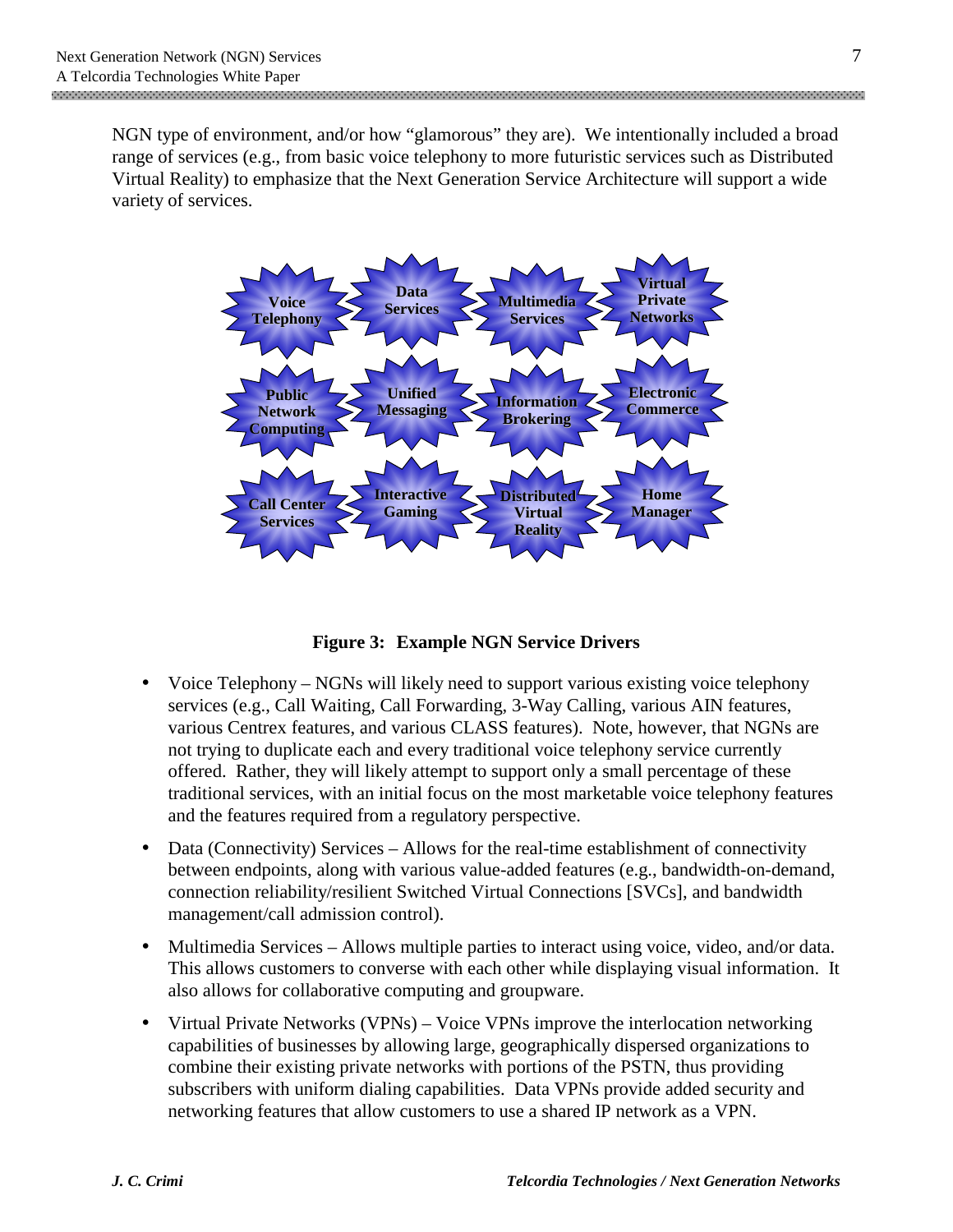- Public Network Computing (PNC) Provides public network-based computing services for businesses and consumers. For example, the public network provider could provide generic processing and storage capabilities (e.g., to host a web page, store/maintain/backup data files, or run a computing application). The public network provider would charge users for the raw processing and storage used, but would have no knowledge of the specific content/application. Alternatively, the public network provider could provide specific business applications (e.g., Enterprise Resource Planning [ERP], time reporting, vouchers, etc.) or consumer applications (e.g., TaxCut, kitchen remodeling program, etc.), with all or part of the processing/storage happening in the network. The public network provider could charge based on an hourly, daily, weekly, etc. licensing fee for the service (e.g., rent-an-app).
- Unified Messaging Supports the delivery of voice mail, email, fax mail, and pages through common interfaces. Through such interfaces, users will access, as well as be notified of, various message types (voice mail, email, fax mail, etc.), independent of the means of access (i.e., wireline or mobile phone, computer, or wireless data device).
- Information Brokering Involves advertising, finding, and providing information to match consumers with providers. For example, consumers could receive information based on pre-specified criteria or based on personal preferences and behavior patterns.
- E-Commerce Allows consumers to purchase goods and services electronically over the network. This could include processing the transactions, verifying payment information, providing security, and possibly trading (i.e., matching buyers and sellers who negotiate "trades" for goods or services). Home banking and home shopping fall into this category of services. This also includes business-to-business applications (e.g., supply-chain management and knowledge management applications).
- Call Center Services A subscriber could place a call to a call center agent by clicking on a Web page. The call could be routed to an appropriate agent, who could be located anywhere, even at home (i.e., virtual call centers). Voice calls and e-mail messages could be queued uniformly for the agents. Agents would have electronic access to customer, catalog, stock, and ordering information, which could be transmitted back and forth between the customer and the agent.
- Interactive gaming Offers consumers a way to meet online and establish interactive gaming sessions (e.g., video games).
- Distributed Virtual Reality Refers to technologically generated representations of realworld events, people, places, experiences, etc., in which the participants in and providers of the virtual experience are physically distributed. These services require sophisticated coordination of multiple, diverse resources.
- Home Manager With the advent of in-home networking and intelligent appliances, these services could monitor and control home security systems, energy systems, home entertainment systems, and other home appliances. Imagine you're watching television and the doorbell rings – no problem – you just use the TV's remote to get a view of your front entrance to see who's there. Or imagine monitoring your house while you're away on a trip, or your in-house nanny watching your children while you're at work.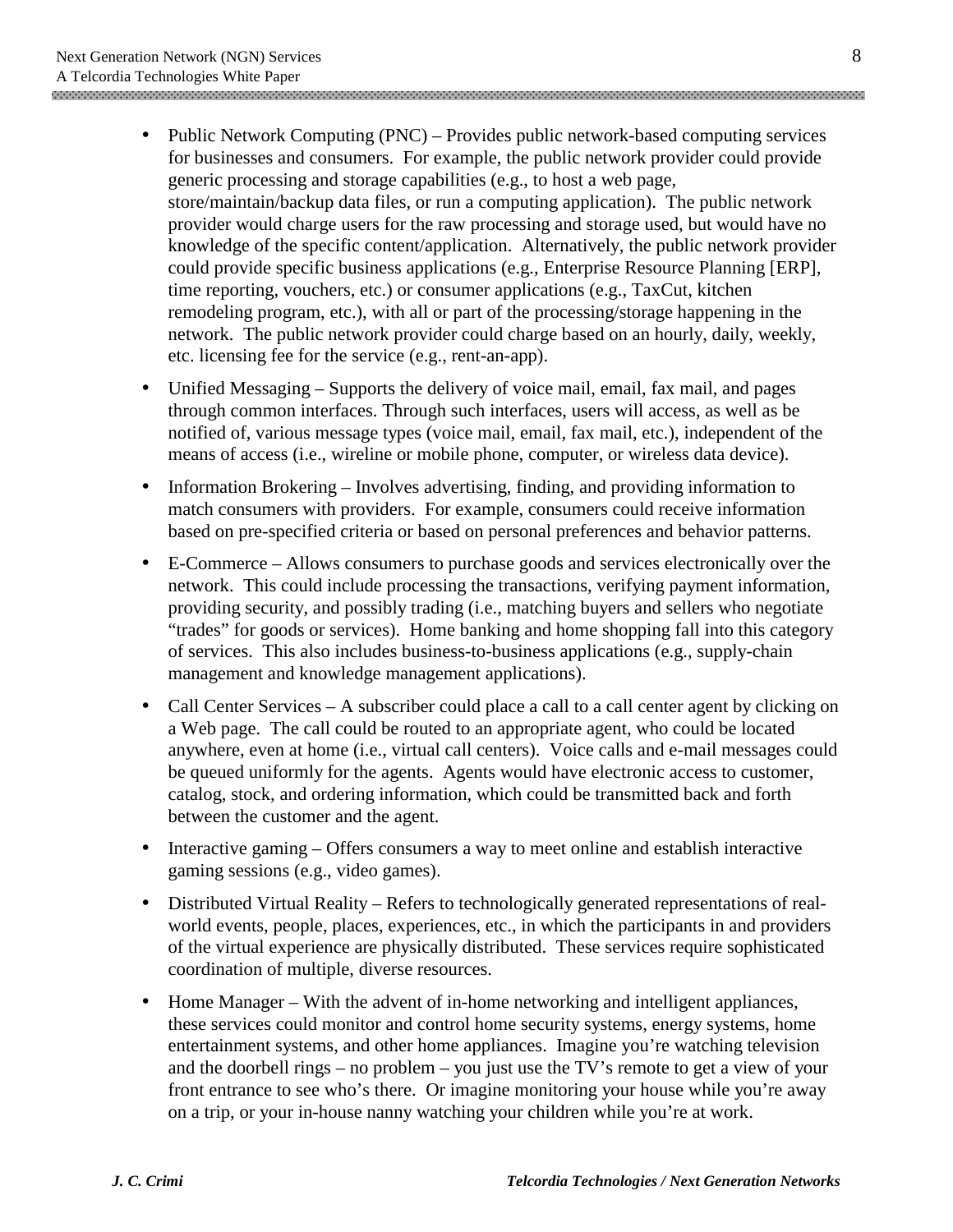### **4.0 Next Generation Service Architecture**

Many existing applications were developed in a "stovepipe" fashion, hard-coded for a specific type of transport. For carriers wishing to support a limited set of applications over a limited number of transport mechanisms, this strategy is adequate. This "stovepipe" approach might even provide better performance, reliability, etc. since the platform is tailored for each specific application/transport combination. However, as the number of applications and types of transport increases, the "stovepipe" approach can become quite inefficient. For example, looking across a larger sample of applications over a larger number of transport types, there are more similarities than differences in the types of support required (e.g., billing, security, setting up connections, signaling protocols, etc.). Thus, as the number of supported applications increases, it becomes quite inefficient to provide specialized mechanisms for session control, connectivity control, middleware, signaling, interworking, etc.

As Figure 4 illustrates, one of the primary goals of NGNs is to provide a common, unified, and flexible control environment that can support multiple types of services and management applications over multiple types of transport. This section describes three critical characteristics of this Next Generation control environment.



**Figure 4: Next Generation Control**

#### **4.1 Architectural Layering**

The concept of architectural layering is central to NGN environments. First and foremost, NGNs cleanly separate service/session control from the underlying transport elements. This allows carriers to choose (for their particular situations) the "best-in-breed" transport elements independent from the "best-in-breed" control software. As Figure 5 shows, NGN control can then be decomposed into feature control, service/session control, and connectivity control. The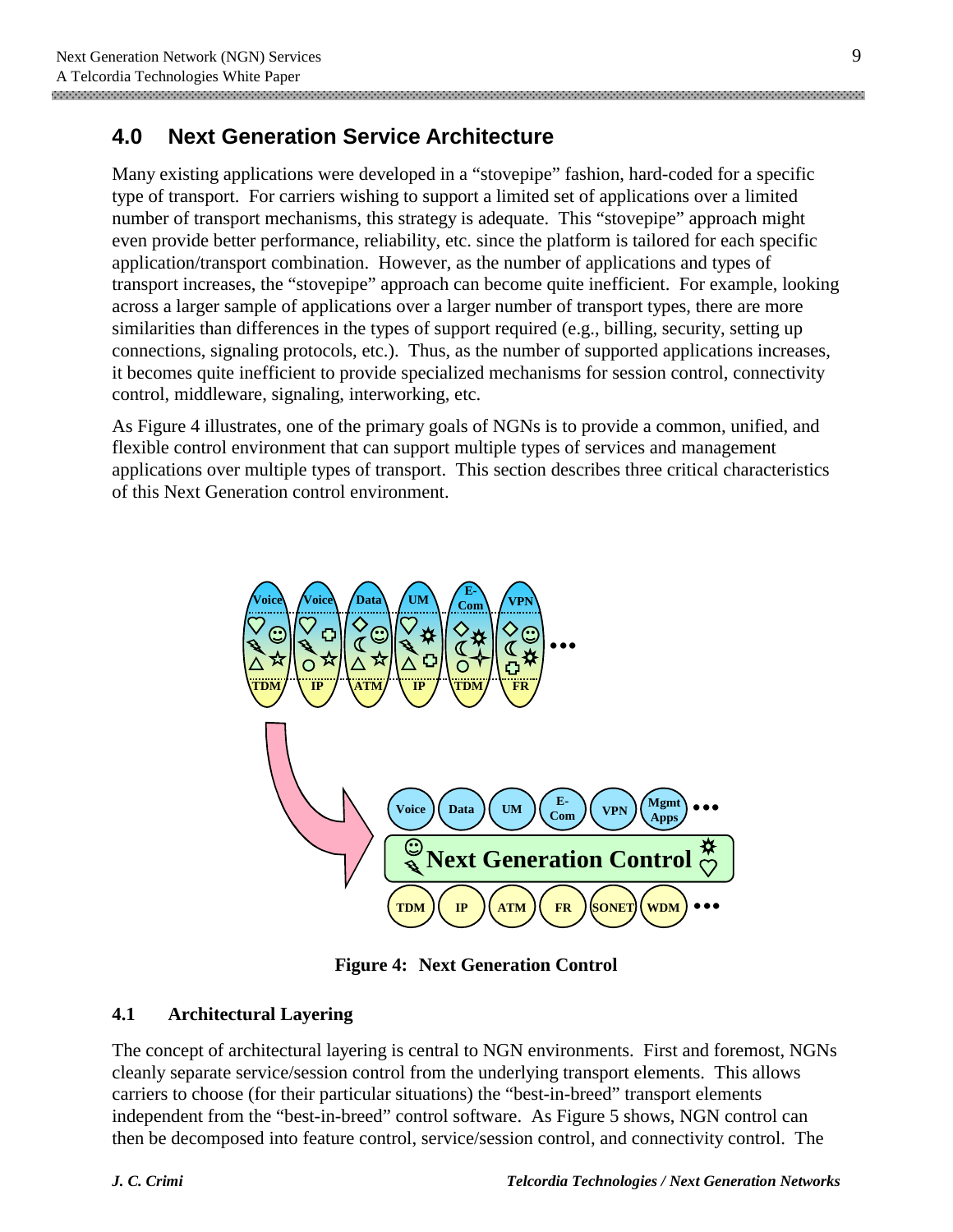clean separation between access, service, and communications session control within the Service Layer allows each type of session to be treated independently from the others. Thus, multiple service sessions can be started from a single access session. Likewise, communications sessions can be treated separately from the overall service session they are part of (i.e., thereby allowing for separated call and connectivity control). Most importantly, these separations allow for services to be developed independently from underlying transport and connectivity considerations. Thus, service developers will no longer need to know anything about the type of transport used for the services they are developing.



**Figure 5: Architecture Layering/Open Service Interfaces**

### **4.2 Open Services Interface/API**

Figure 5 also shows another essential attribute of the Next Generation Service Architecture (i.e., its reliance on open architecture and interfaces). In particular, an open development environment based on an Application Programming Interface (API) will enable service providers, third party application developers, and potentially end users to create and introduce applications quickly and seamlessly. This will speed the introduction of new services by giving service providers more control over the service introduction process and allow for the reuse of existing application components. It will also open the opportunities for creating and delivering services to a broader audience. Our ability to offer new and creative services will only be limited by our imaginations.

### **4.3 Distributed Network Intelligence**

In an NGN services environment, the scope of marketable services can be greatly extended to include a much richer variety of services and associated network intelligence. The NGN Distributed Processing Environment (DPE) will uncouple this network intelligence from physical network elements. Thus, network intelligence can be distributed to the most suitable locations in the network or, if appropriate, to the CPE. For example, network intelligence could reside on